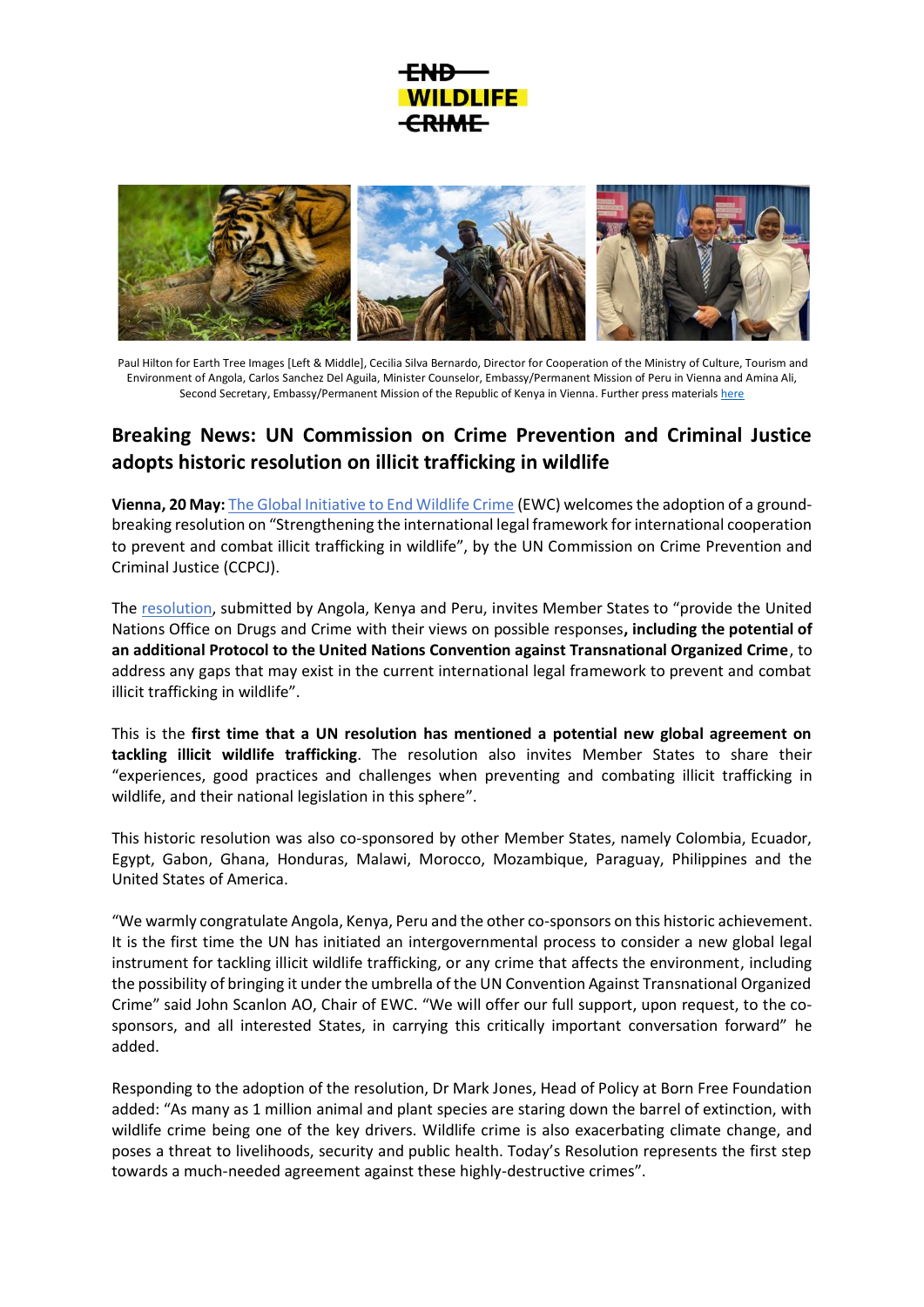

"As a founding member of the Global Initiative to End Wildlife Crime, The ICCF Group would like to congratulate the governments of Angola, Kenya and Peru, as well as all the other co-sponsors, on this incredible achievement. We are hoping their visionary leadership will inspire other Member States to prioritize the effective tackling of wildlife trafficking through the establishment of an international legal instrument." continued Susan Herman Lylis, Executive Vice President of The ICCF Group.

The resolution was adopted during the Thirty-first Session of the UN CCPCJ, which was held on 16-20 May 2022 in Vienna, Austria. EWC attended the Session offering technical support to co-sponsors, upon request. It also hosted a side event titled "Raising ambition on ending wildlife crime: the benefits of a global agreement". The Initiative will continue to offer its support to all States in carrying this conversation forward. EWC is hosted by **ADM Capital Foundation**, Hong Kong SAR.



Closing Plenary Session of the 31st Session of the CCPCJ, 20 May 2022.

## **Helpful Press Release links:**

Angola, Peru and Kenya Submit Draft [Resolution](https://endwildlifecrime.org/wp-content/uploads/2022/04/25.04.22-PRESS-RELEASE_-Angola-Kenya-and-Peru-.pdf) To UN CCPCJ

[Statement by Presidents of Costa Rica and Gabon calling for global agreement on wildlife crime](https://endwildlifecrime.org/wp-content/uploads/2021/05/Gabon-and-Costa-Rica-Joint-Statement-on-Wildlife-Crime-Press-Release-and-Statements-May-2021-.pdf)

[Statement by President of Malawi calling for global agreement on wildlife crime](https://endwildlifecrime.org/wp-content/uploads/2022/01/Malawi-Statement.pdf)

## **Media Contact**

**Liberty McCarthy** 

ADM Capital Foundation liberty.mccarthy@admcf.org